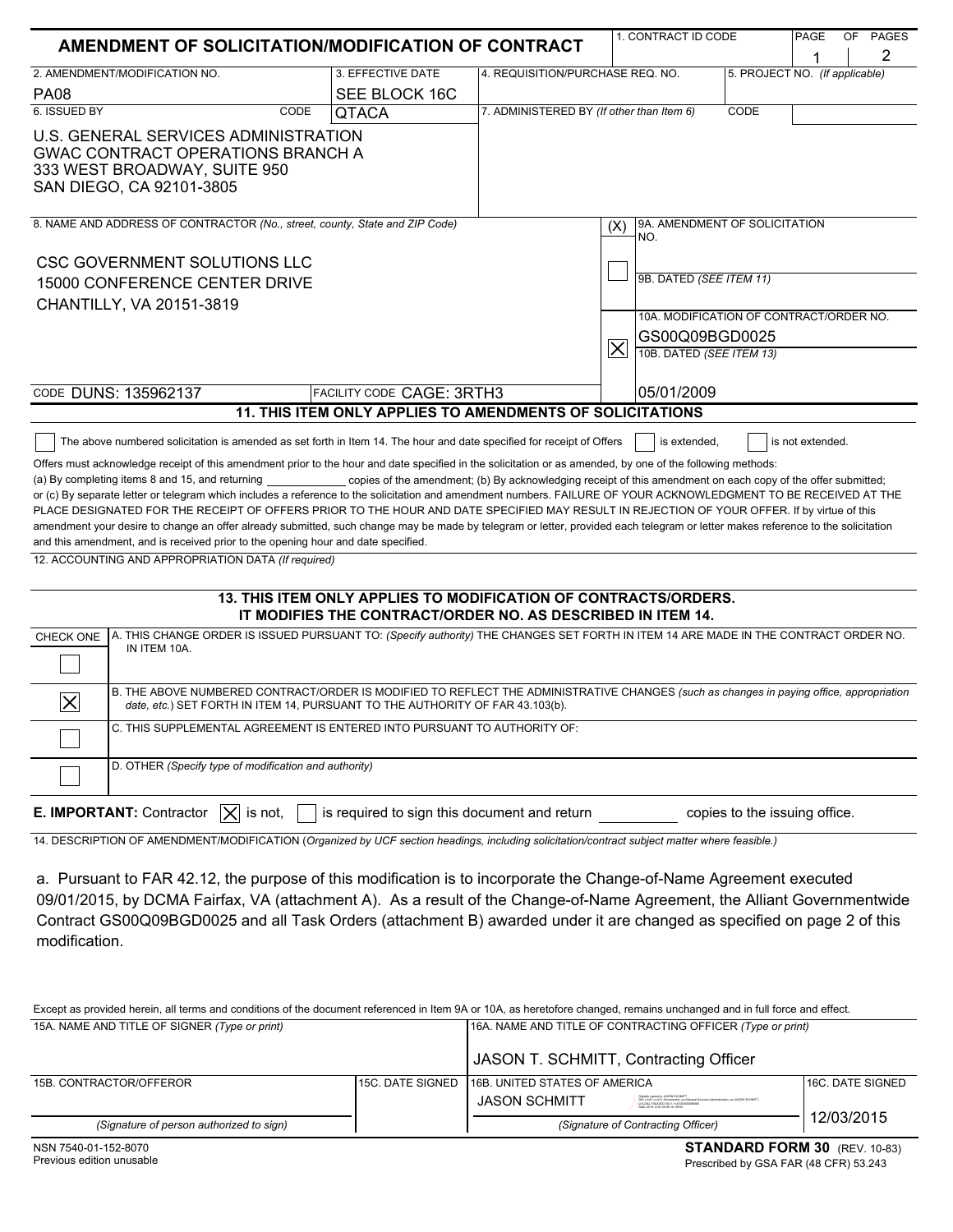b. The contractor's name is changed as follows:

| From:                          | To:                                  |
|--------------------------------|--------------------------------------|
| LCOMPUTER SCIENCES CORPORATION | <b>CSC GOVERNMENT SOLUTIONS, LLC</b> |
| 15000 CONFERENCE CENTER DRIVE  | 15000 CONFERENCE CENTER DRIVE        |
| CHANTILLY, VA 20151-3819       | <b>CHANTILLY, VA 20151-3819</b>      |
| DUNS: 135962137                | DUNS: 135962137                      |
| CAGE: 3RTH3                    | CAGE: 3RTH3                          |

As a result of the name change, this contract and respective task orders issued under this contract will be amended by substituting the name CSC Government Solutions LLC in place of Computer Sciences Corporation. This modification is provided as reference for such modifications.

c. All other terms and conditions of the contract remain unchanged.

Attachment A: DCMA Modification Attachment B: List of affected Alliant task orders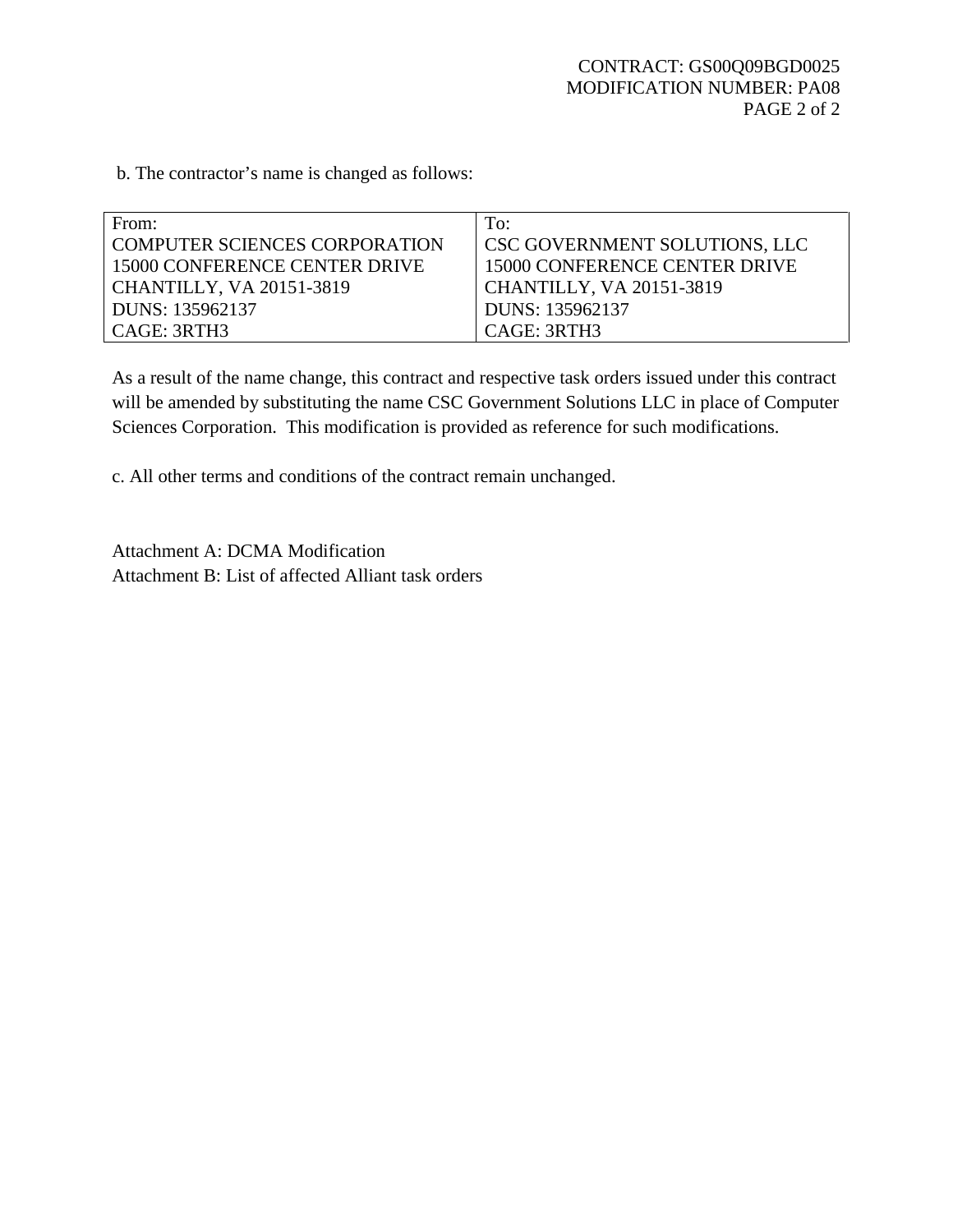## Attachment A

DCMA Modification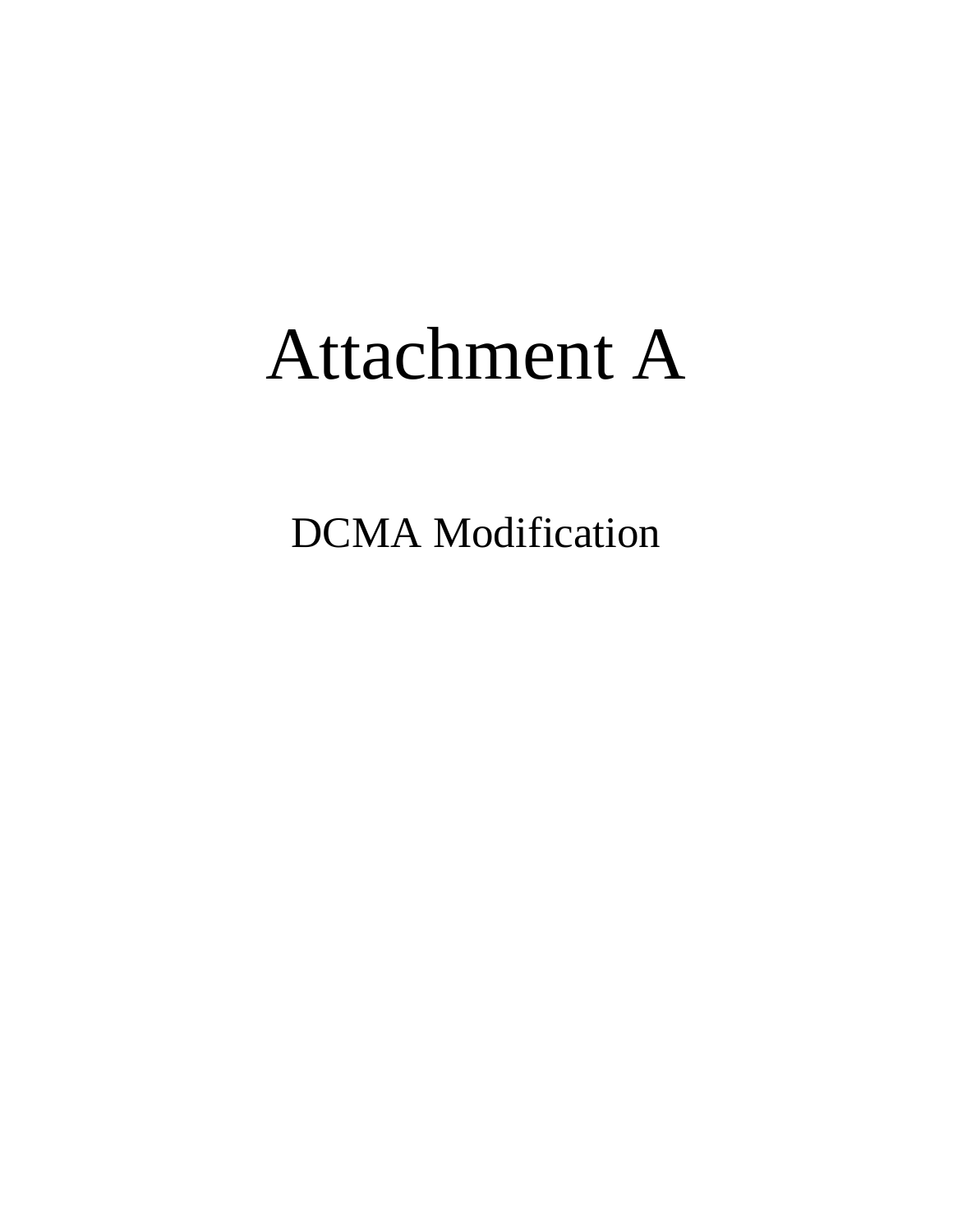| AMENDMENT OF SOLICITATION/MODIFICATION OF CONTRACT                   |                                                                                                                                                                                                                                                                                                                                                                                                                                                                                                                                                                                                                                                                                                                                                                                                                                                                                                                                                                                                                                                                                                                                                                                                                                                                                                                                                                                                      |                                                                                                                                                                                                                                                |                                                                    | 1. CONTRACT ID CODE                         | PAGE                          | OF PAGES |  |
|----------------------------------------------------------------------|------------------------------------------------------------------------------------------------------------------------------------------------------------------------------------------------------------------------------------------------------------------------------------------------------------------------------------------------------------------------------------------------------------------------------------------------------------------------------------------------------------------------------------------------------------------------------------------------------------------------------------------------------------------------------------------------------------------------------------------------------------------------------------------------------------------------------------------------------------------------------------------------------------------------------------------------------------------------------------------------------------------------------------------------------------------------------------------------------------------------------------------------------------------------------------------------------------------------------------------------------------------------------------------------------------------------------------------------------------------------------------------------------|------------------------------------------------------------------------------------------------------------------------------------------------------------------------------------------------------------------------------------------------|--------------------------------------------------------------------|---------------------------------------------|-------------------------------|----------|--|
|                                                                      |                                                                                                                                                                                                                                                                                                                                                                                                                                                                                                                                                                                                                                                                                                                                                                                                                                                                                                                                                                                                                                                                                                                                                                                                                                                                                                                                                                                                      |                                                                                                                                                                                                                                                |                                                                    |                                             |                               |          |  |
|                                                                      | 2. AMENDMENT/MODIFICATION NO.                                                                                                                                                                                                                                                                                                                                                                                                                                                                                                                                                                                                                                                                                                                                                                                                                                                                                                                                                                                                                                                                                                                                                                                                                                                                                                                                                                        | 3. EFFECTIVE DATE                                                                                                                                                                                                                              | 4. REQUISITION/PURCHASE REQ. NO.<br>5. PROJECT NO. (If applicable) |                                             |                               |          |  |
| ARZ00001<br>6. ISSUED BY                                             | CODE                                                                                                                                                                                                                                                                                                                                                                                                                                                                                                                                                                                                                                                                                                                                                                                                                                                                                                                                                                                                                                                                                                                                                                                                                                                                                                                                                                                                 | 07/06/2015<br><b>DCMA-AQKDM</b>                                                                                                                                                                                                                | 7. ADMINISTERED BY (If other than Item 6)                          |                                             | CODE                          |          |  |
|                                                                      |                                                                                                                                                                                                                                                                                                                                                                                                                                                                                                                                                                                                                                                                                                                                                                                                                                                                                                                                                                                                                                                                                                                                                                                                                                                                                                                                                                                                      |                                                                                                                                                                                                                                                |                                                                    |                                             |                               |          |  |
| DCMA-AQKDM<br>Fairfax, VA 22031                                      | <b>Corporate Administrative Contracting Officer</b><br>8613 Lee Hwy, Suite 110, #1024                                                                                                                                                                                                                                                                                                                                                                                                                                                                                                                                                                                                                                                                                                                                                                                                                                                                                                                                                                                                                                                                                                                                                                                                                                                                                                                |                                                                                                                                                                                                                                                |                                                                    |                                             |                               |          |  |
|                                                                      | 8. NAME AND ADDRESS OF CONTRACTOR (No., street, county, State and ZIP Code)                                                                                                                                                                                                                                                                                                                                                                                                                                                                                                                                                                                                                                                                                                                                                                                                                                                                                                                                                                                                                                                                                                                                                                                                                                                                                                                          |                                                                                                                                                                                                                                                |                                                                    | 9A. AMENDMENT OF SOLICITATION<br>(X)<br>NO. |                               |          |  |
| <b>Computer Sciences Corporation</b>                                 |                                                                                                                                                                                                                                                                                                                                                                                                                                                                                                                                                                                                                                                                                                                                                                                                                                                                                                                                                                                                                                                                                                                                                                                                                                                                                                                                                                                                      |                                                                                                                                                                                                                                                |                                                                    | 9B. DATED (SEE ITEM 11)                     |                               |          |  |
|                                                                      |                                                                                                                                                                                                                                                                                                                                                                                                                                                                                                                                                                                                                                                                                                                                                                                                                                                                                                                                                                                                                                                                                                                                                                                                                                                                                                                                                                                                      |                                                                                                                                                                                                                                                |                                                                    | 10A. MODIFICATION OF CONTRACT/ORDER NO.     |                               |          |  |
|                                                                      |                                                                                                                                                                                                                                                                                                                                                                                                                                                                                                                                                                                                                                                                                                                                                                                                                                                                                                                                                                                                                                                                                                                                                                                                                                                                                                                                                                                                      |                                                                                                                                                                                                                                                |                                                                    | See attached list                           |                               |          |  |
|                                                                      |                                                                                                                                                                                                                                                                                                                                                                                                                                                                                                                                                                                                                                                                                                                                                                                                                                                                                                                                                                                                                                                                                                                                                                                                                                                                                                                                                                                                      |                                                                                                                                                                                                                                                |                                                                    | $ \times $<br>10B. DATED (SEE ITEM 13)      |                               |          |  |
|                                                                      |                                                                                                                                                                                                                                                                                                                                                                                                                                                                                                                                                                                                                                                                                                                                                                                                                                                                                                                                                                                                                                                                                                                                                                                                                                                                                                                                                                                                      |                                                                                                                                                                                                                                                |                                                                    |                                             |                               |          |  |
|                                                                      | CODE (See attached list)                                                                                                                                                                                                                                                                                                                                                                                                                                                                                                                                                                                                                                                                                                                                                                                                                                                                                                                                                                                                                                                                                                                                                                                                                                                                                                                                                                             | <b>FACILITY CODE</b>                                                                                                                                                                                                                           |                                                                    |                                             |                               |          |  |
|                                                                      |                                                                                                                                                                                                                                                                                                                                                                                                                                                                                                                                                                                                                                                                                                                                                                                                                                                                                                                                                                                                                                                                                                                                                                                                                                                                                                                                                                                                      | 11. THIS ITEM ONLY APPLIES TO AMENDMENTS OF SOLICITATIONS                                                                                                                                                                                      |                                                                    |                                             |                               |          |  |
| CHECK ONE<br>$ \times$                                               | Offers must acknowledge receipt of this amendment prior to the hour and date specified in the solicitation or as amended, by one of the following methods:<br>(a) By completing items 8 and 15, and returning<br>or (c) By separate letter or telegram which includes a reference to the solicitation and amendment numbers. FAILURE OF YOUR ACKNOWLEDGMENT TO BE RECEIVED AT THE<br>PLACE DESIGNATED FOR THE RECEIPT OF OFFERS PRIOR TO THE HOUR AND DATE SPECIFIED MAY RESULT IN REJECTION OF YOUR OFFER. If by virtue of this<br>amendment your desire to change an offer already submitted, such change may be made by telegram or letter, provided each telegram or letter makes reference to the solicitation<br>and this amendment, and is received prior to the opening hour and date specified.<br>12. ACCOUNTING AND APPROPRIATION DATA (If required)<br>A. THIS CHANGE ORDER IS ISSUED PURSUANT TO: (Specify authority) THE CHANGES SET FORTH IN ITEM 14 ARE MADE IN THE CONTRACT ORDER NO.<br>IN ITEM 10A.<br>B. THE ABOVE NUMBERED CONTRACT/ORDER IS MODIFIED TO REFLECT THE ADMINISTRATIVE CHANGES (such as changes in paying office, appropriation<br>date, etc.) SET FORTH IN ITEM 14, PURSUANT TO THE AUTHORITY OF FAR 43.103(b).<br>C. THIS SUPPLEMENTAL AGREEMENT IS ENTERED INTO PURSUANT TO AUTHORITY OF:<br>D. OTHER (Specify type of modification and authority)<br>FAR 42.12 | copies of the amendment; (b) By acknowledging receipt of this amendment on each copy of the offer submitted;<br>13. THIS ITEM ONLY APPLIES TO MODIFICATION OF CONTRACTS/ORDERS.<br>IT MODIFIES THE CONTRACT/ORDER NO. AS DESCRIBED IN ITEM 14. |                                                                    |                                             |                               |          |  |
|                                                                      | E. IMPORTANT: Contractor<br>is not,<br>$ \times $                                                                                                                                                                                                                                                                                                                                                                                                                                                                                                                                                                                                                                                                                                                                                                                                                                                                                                                                                                                                                                                                                                                                                                                                                                                                                                                                                    | is required to sign this document and return                                                                                                                                                                                                   |                                                                    | 1.                                          | copies to the issuing office. |          |  |
|                                                                      | 14. DESCRIPTION OF AMENDMENT/MODIFICATION (Organized by UCF section headings, including solicitation/contract subject matter where feasible.)                                                                                                                                                                                                                                                                                                                                                                                                                                                                                                                                                                                                                                                                                                                                                                                                                                                                                                                                                                                                                                                                                                                                                                                                                                                        |                                                                                                                                                                                                                                                |                                                                    |                                             |                               |          |  |
|                                                                      | The purpose of this modification is to recognize and accept the contractor's "Conversion and Name Change Agreement." The<br>change recognizes the following change:                                                                                                                                                                                                                                                                                                                                                                                                                                                                                                                                                                                                                                                                                                                                                                                                                                                                                                                                                                                                                                                                                                                                                                                                                                  |                                                                                                                                                                                                                                                |                                                                    |                                             |                               |          |  |
|                                                                      | From: "Computer Sciences Corporation"                                                                                                                                                                                                                                                                                                                                                                                                                                                                                                                                                                                                                                                                                                                                                                                                                                                                                                                                                                                                                                                                                                                                                                                                                                                                                                                                                                |                                                                                                                                                                                                                                                |                                                                    |                                             |                               |          |  |
|                                                                      | To: "CSC Government Solutions LLC."                                                                                                                                                                                                                                                                                                                                                                                                                                                                                                                                                                                                                                                                                                                                                                                                                                                                                                                                                                                                                                                                                                                                                                                                                                                                                                                                                                  |                                                                                                                                                                                                                                                |                                                                    |                                             |                               |          |  |
|                                                                      | This conversion and change of name agreement covers the CAGE Codes listed in the attached list of contracts.                                                                                                                                                                                                                                                                                                                                                                                                                                                                                                                                                                                                                                                                                                                                                                                                                                                                                                                                                                                                                                                                                                                                                                                                                                                                                         |                                                                                                                                                                                                                                                |                                                                    |                                             |                               |          |  |
|                                                                      | Except as provided herein, all terms and conditions of the document referenced in Item 9A or 10A, as heretofore changed, remains unchanged and in full force and effect.<br>15A. NAME AND TITLE OF SIGNER (Type or print)                                                                                                                                                                                                                                                                                                                                                                                                                                                                                                                                                                                                                                                                                                                                                                                                                                                                                                                                                                                                                                                                                                                                                                            |                                                                                                                                                                                                                                                | 16A. NAME AND TITLE OF CONTRACTING OFFICER (Type or print)         |                                             |                               |          |  |
| Katherine H. Mann<br>John A. Vencius<br><b>Director of Contracts</b> |                                                                                                                                                                                                                                                                                                                                                                                                                                                                                                                                                                                                                                                                                                                                                                                                                                                                                                                                                                                                                                                                                                                                                                                                                                                                                                                                                                                                      |                                                                                                                                                                                                                                                | Corporate Administrative Contracting Officer                       |                                             |                               |          |  |

| <b>DIIUUUI UI UUIIUUUU</b>               |                                                                                                                                                                          |                   | $\sim$                             |                                                                                                                                                                                         |                   |  |
|------------------------------------------|--------------------------------------------------------------------------------------------------------------------------------------------------------------------------|-------------------|------------------------------------|-----------------------------------------------------------------------------------------------------------------------------------------------------------------------------------------|-------------------|--|
| 15B. CONTRACTOR/OFFEROR                  |                                                                                                                                                                          | 115C. DATE SIGNED | 16B. UNITED STATES OF AMERICA      |                                                                                                                                                                                         | 116C. DATE SIGNED |  |
| Katherine H. Mann                        | Jigitally signed by Katherine H. Mann<br>∴ DN: cn≈Katherine H. Mann, o, ou≈Computer Sciences Corporation, email≈kmann@cec.com, c=US<br>Date: 2015.09.02 15:23:19 -04'00" |                   | VENCIUS.JOHN.ALEXANDER.1197530649  | Eigitally signed by VENCIUS JOHN ALEXANDER 1197530549<br>BN: c=US, c=U.S. Government, ou=DoD, ou=PKI, ou=DCMA, cn=VENCIUS JOHN ALEXANDER.1197530549<br>THAI: 2015 00 01 13:40:30 Junior |                   |  |
| (Signature of person authorized to sign) |                                                                                                                                                                          | 109/02/2015       | (Signature of Contracting Officer) |                                                                                                                                                                                         |                   |  |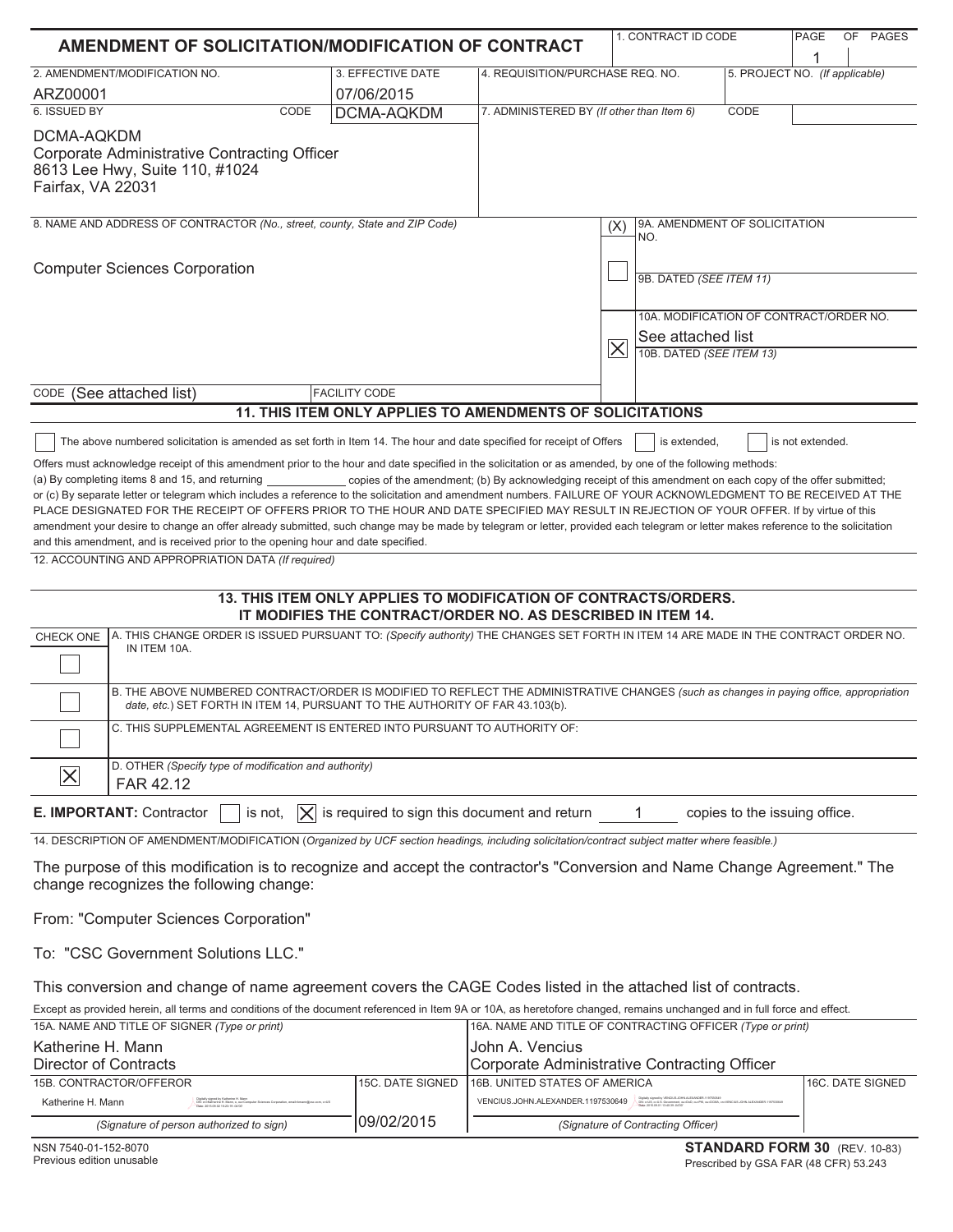## Attachment B

List of affected Alliant task orders